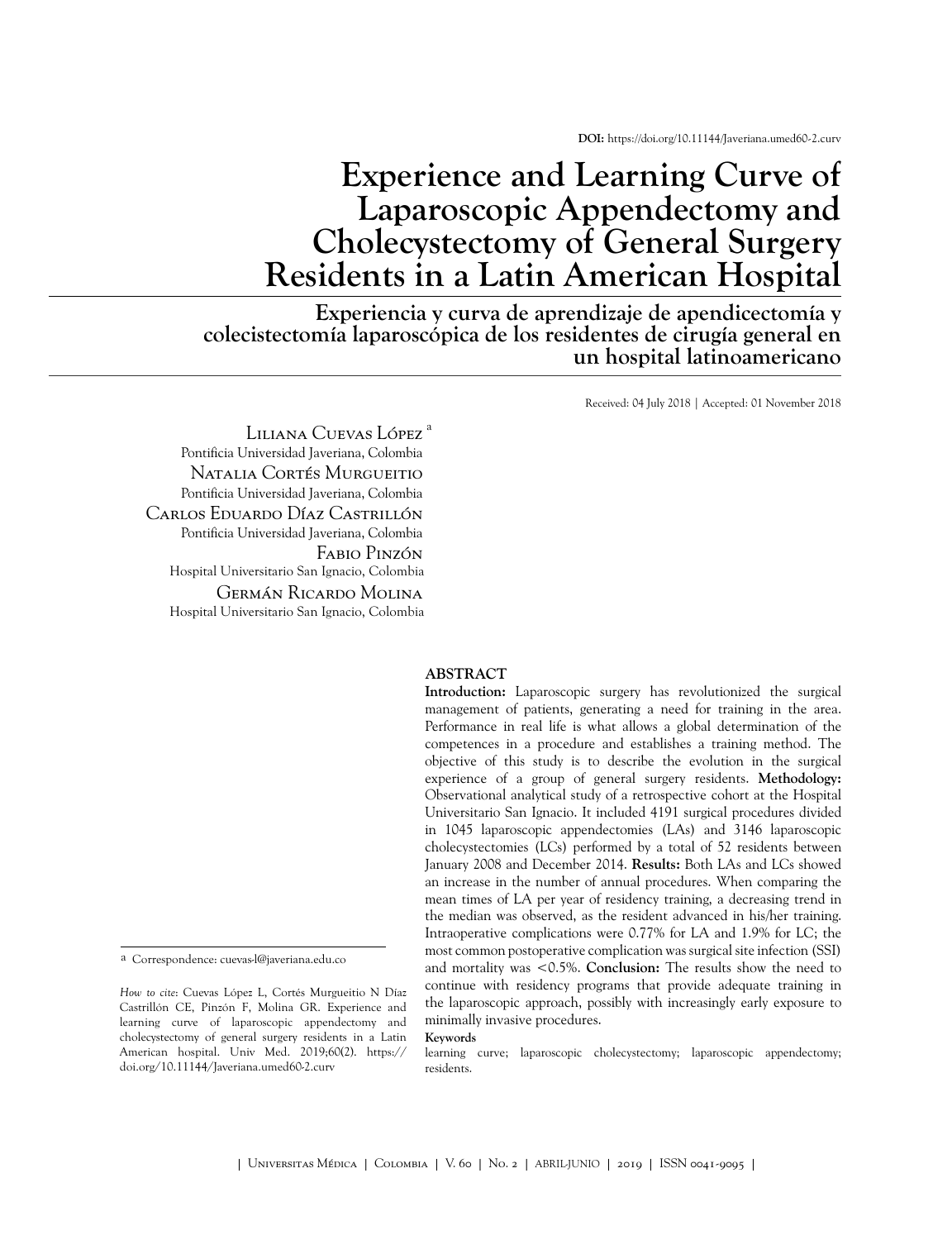#### RESUMEN

**Introducción:** La cirugía laparoscópica ha revolucionado el manejo quirúrgico de los pacientes y ha generado una necesidad de capacitación en el área. El rendimiento en la vida real es lo que permite una determinación global de las competencias en un procedimiento y establece un método de formación. El objetivo de este estudio es describir la evolución en la experiencia quirúrgica de un grupo de residentes de cirugía general. **Metodología:** Estudio observacional analítico de cohorte retrospectiva en el Hospital Universitario San Ignacio. Incluyó 4191 procedimientos, divididos en 1045 apendicectomías laparoscópicas (AL) y 3146 colecistectomías laparoscópicas (CL), realizadas por un total de 52 residentes entre enero de 2008 y diciembre de 2014. **Resultados:** Tanto en AL como en CL se observó un aumento en el número de procedimientos anuales. Al comparar los tiempos promedios de AL por año de residencia, se observó una tendencia a la disminución en la mediana a medida que el residente avanzaba en su entrenamiento. Las complicaciones intraoperatorias fueron del 0,77% para AL y del 1,9% para CL. La complicación postoperatoria más frecuente fue infección del sitio operatorio, con una mortalidad menor al 0,5%. **Conclusión:** Los resultados muestran la necesidad de continuar con programas de residencia que proporcionen preparación adecuada en el abordaje laparoscópico, posiblemente con exposición cada vez más temprana a procedimientos mínimamente invasivos.

**Palabras clave**

curva de aprendizaje; colecistectomía laparoscópica; apendicectomía laparoscópica; residentes.

# **Introduction**

Laparoscopic surgery has revolutionized the surgical management of patients with various pathologies. This has created the need for training in the area and a change in general surgery training programs [\(1,](#page-6-0)[2\)](#page-6-1) through technology, simulation equipment in organic, inorganic or virtual models ([3](#page-7-0),[4](#page-7-1)). The American Board of Surgery and the Accreditation Council for Continuing Medical Education consider this training a priority. For this reason, they have developed the course Fundamentals of Laparoscopic Surgery as a requirement to approve the residency course. Although it is possible to evaluate the performance using simulators, training in laparoscopic surgery in a university hospital must be accompanied by quality control [\(5\)](#page-7-2) in which the measurement and quantification of demographic and clinical outcomes data undergo descriptive evaluation so

that ideas emerge on the best way to develop and teach these competences [\(6](#page-7-3)[,7\)](#page-7-4).

Laparoscopic appendectomy (LA) and laparoscopic cholecystectomy (LC) are the most performed general surgical procedures in the world ([8](#page-7-5)[,9\)](#page-7-6), and are performed early in the surgery resident's training. These procedures offer an opportunity to master necessary skills before performing more complex procedures  $(10,11)$  $(10,11)$  $(10,11)$  $(10,11)$ .

The aim of this study is to describe the evolution in the surgical experience of a group of general surgery residents, and the LA and LC morbidity and mortality trend at the Hospital Universitario San Ignacio during the period between January 2008 and December 2014. We expect that these results guide the training process of general surgery residents at university hospitals.

# **Materials and methods**

An observational analytical retrospective cohort study was conducted in which we reviewed medical records taken from the institutional database. 3146 LCs and 1045 LAs carried out between January 1, 2008 and December 31, 2014 were included. In the case of LCs, elective and emergency procedures were evaluated. A total of 52 residents were analyzed, 10 of whom were fully followed up on their learning curve throughout their training time, and 6 withdrew before finishing their training.

The following demographic variables were analyzed: age, American Society of Anesthesiologists (ASA) anesthetic risk classification, severity grading according to the 2013 Tokyo Guidelines ([12\)](#page-7-9), and pathology report. The recorded outcomes were: operative time (minutes), hospital stay (days), and intraoperative complications: hollow viscus injury, conversion to open surgery, bile duct injury (according to Strasberg classification) ([13\)](#page-7-10) and bleeding (greater than  $500 \text{ cm}^3$ ). The postoperative complications evaluated (at 30 days) were: unplanned reoperation, surgical site infection (SSI), bleeding and mortality.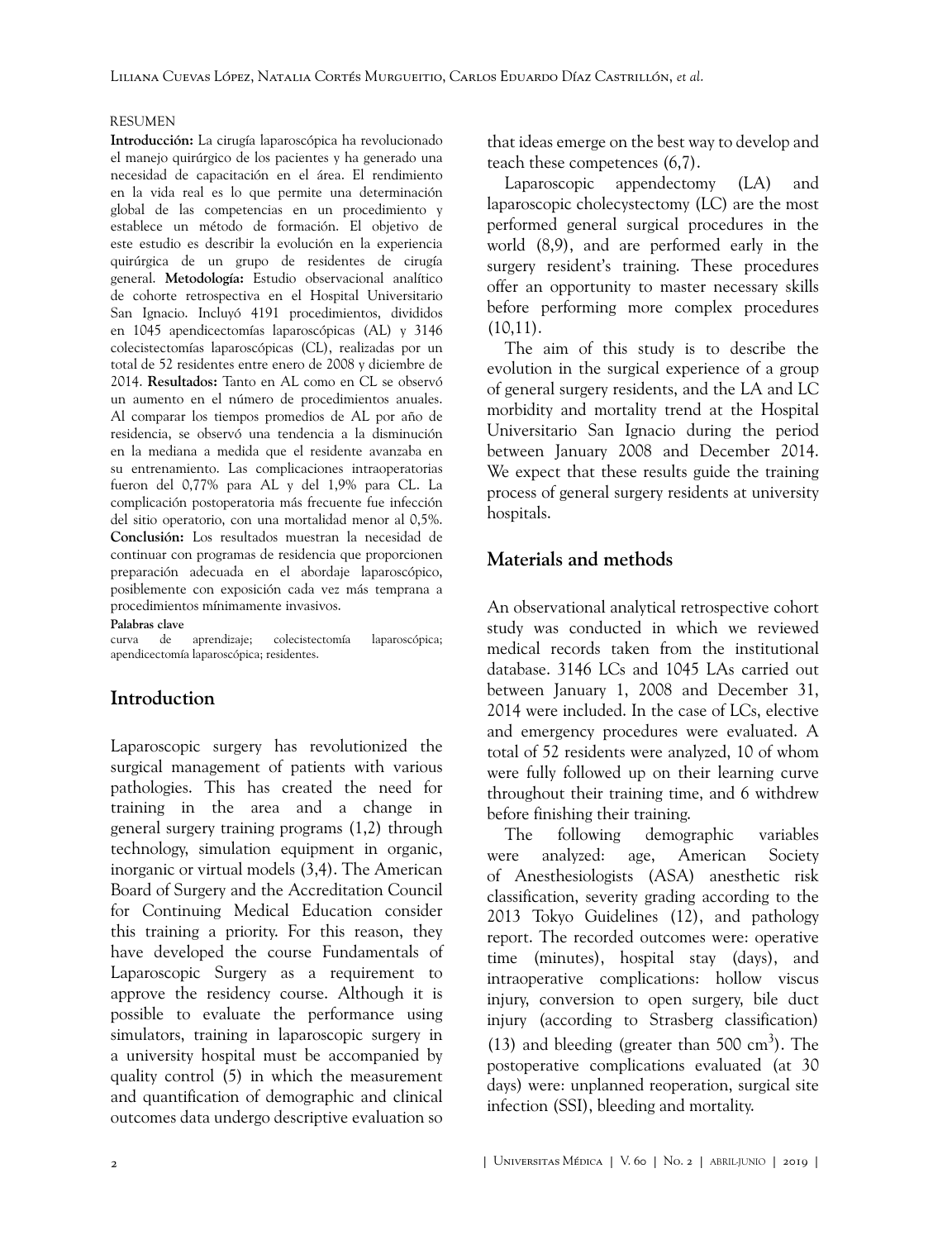We excluded records with incomplete data, surgeries in which an additional surgery was performed, and procedures performed by instructors. It is necessary to make it clear that all surgeries performed at the hospital are performed under in-person supervision in the operating room.

### *Surgical technique and follow-up*

The abdominal cavity was accessed by 10 mm umbilical incision using the Hasson technique, pneumoperitoneum insufflation and diagnostic laparoscopy. In LAs, 5 mm and 10 mm trocars were placed under direct vision in the suprapubic region and in the left iliac fossa. The mesentery and the appendicular artery were managed with different types of energy: LigaSure™ (ValleyLab, Inc., Boulder, Colorado), HARMONIC ACE® + Shears (Ethicon Endo-Surgery, Cincinnati, OH) or monopolar electrocautery, according to the treating surgeon's criteria and the degree of inflammation of the tissues. Once the base was fully identified, it was ligated with Hem-O-Lok® (Weck Closure Systems, Research Triangle Park, Durham, NC, USA). To retrieve the surgical piece, a bag was used when the appendix was in gangrenous phase or with peritonitis, and in the latter case, the cavity was irrigated with saline and dried exhaustively.

For LCs, a 10 mm trocar was placed in the epigastrium and two 5 mm trocars in the right upper quadrant. The structures of the hepatocystic triangle were dissected and Strasberg's safety vision was obtained [\(14](#page-7-11)). The cystic artery and the cystic duct were clipped with metal clips and cut with scissors. In case of thick cystic duct, Hem-O-Lok was used. The gallbladder was dissected from the liver bed with monopolar electrocautery, in order to retrieve it through the epigastric port. Both for LAs and LCs, the patients were discharged after controlling the pain, when there was no systemic inflammatory response and the oral route was well tolerated.

# *Statistical analysis*

Quantitative variables were analyzed with central tendency and dispersion measures, and qualitative variables with relative frequencies (percentages) and proportions. The Microsoft Excel  $2016^{TM}$  program was used to organize the variables and calculate proportions and percentages. The Stata version 8.0 program (Statacorp, College Station, TX) was used for the univariate and multivariate analysis, and nonparametric hypothesis tests were performed to compare the independent groups (Mann-Whitney U and Kruskall-Wallis) with p values  $< 0.05$ .

# *Ethical aspects*

This is an analytical observational study and therefore no intervention was carried out with the participants; it is rated as a "no risk" study, according to Resolution 008430 of 1993 of the Ministry of Health of Colombia. The criterion of respect for the autonomy and dignity of the subjects included in the study prevailed throughout the study, as well as that of protection of their rights, information and welfare.

Since this is a review of medical records of a university hospital, it was required that it be submitted to the research committee of the Surgery Department, and that it be approved by the Hospital Research Committee. In the approval it was recorded that there is no direct intervention on the patient, which is why informed consent is not required. In addition, this study was conducted under the ethical standards of the latest official version of the Declaration of Helsinki.

# **Results**

# *Laparoscopic appendectomy*

Patient demographic data are shown in [Table](#page-3-0) [1](#page-3-0). The majority of patients were women, were classified as ASA I, and the most common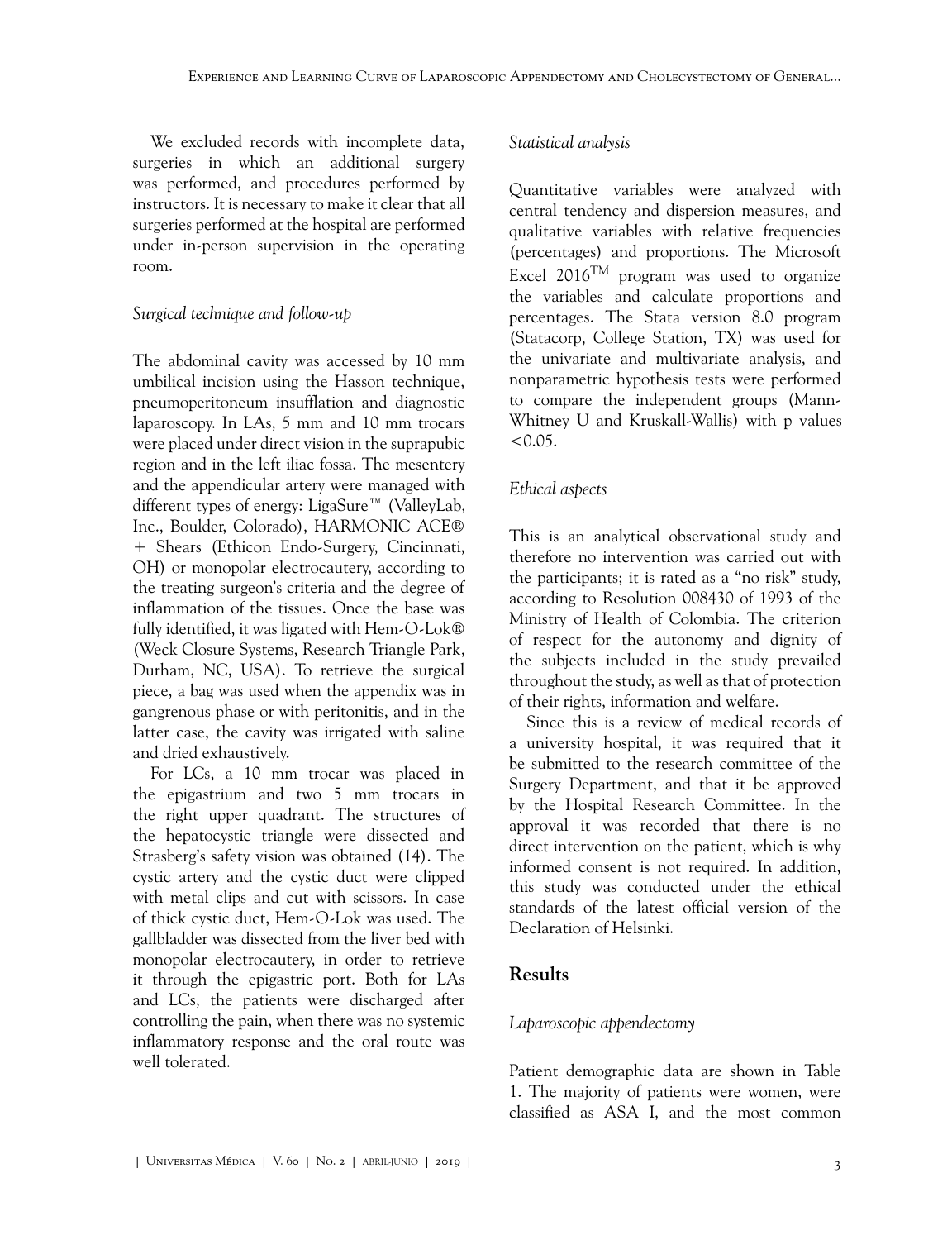pathology was acute edematous/fibrinopurulent appendicitis. The mean hospital stay was 1.66 days (SD: 1.91). There was a sustained growth in the number of procedures, globally and per year of residency training; the number of LAs increased from 12 in 2008 to 456 in 2014.

#### <span id="page-3-0"></span>Table 1

| Demographic and clinical data of the analyzed |  |  |
|-----------------------------------------------|--|--|
| population ( $n = 4191$ )                     |  |  |

| Appendectomy ( $n = 1045$ )    |                |                           |  |  |  |
|--------------------------------|----------------|---------------------------|--|--|--|
| Age (mean/SD)                  | 36.99          | 16.27                     |  |  |  |
| Women $(%)$                    | 52             |                           |  |  |  |
|                                | $\mathbf n$    | $\overline{\mathbf{0}}_0$ |  |  |  |
| <b>ASA</b>                     |                |                           |  |  |  |
| $\mathbf{1}$                   | 708            | 67.75                     |  |  |  |
| $\overline{2}$                 | 292            | 27.94                     |  |  |  |
| 3                              | 43             | 4.11                      |  |  |  |
| $\overline{4}$                 | $\overline{2}$ | 0.19                      |  |  |  |
| Pathology                      |                |                           |  |  |  |
| Edematous/fibrinopurulent      | 750            | 71.77                     |  |  |  |
| Gangrenous                     | 233            | 22.30                     |  |  |  |
| Peritonitis                    | 60             | 5.74                      |  |  |  |
| Cancer                         | $\overline{2}$ | 0.19                      |  |  |  |
| <b>Total</b>                   | 1045           | 100                       |  |  |  |
| Cholecystectomy ( $n = 3146$ ) |                |                           |  |  |  |
| Age (mean/SD)                  | 48.77          | 17.1                      |  |  |  |
| Women $(\%)$                   | 64             |                           |  |  |  |
|                                | n              | $\frac{0}{0}$             |  |  |  |
| <b>ASA</b>                     |                |                           |  |  |  |
| 1                              | 1554           | 49.40                     |  |  |  |
| $\frac{2}{3}$                  | 1333           | 42.37                     |  |  |  |
|                                | 257            | 8.17                      |  |  |  |
| $\overline{4}$                 | $\overline{c}$ | 0.06                      |  |  |  |
| Pathology                      |                |                           |  |  |  |
| Acute/chronic                  | 2823           | 89.73                     |  |  |  |
| Gangrenous                     | 316            | 10.04                     |  |  |  |
| Peritonitis                    | 1              | 0.03                      |  |  |  |
| Cancer                         | 6              | 0.19                      |  |  |  |
| <b>Severity</b>                |                |                           |  |  |  |
| Symptomatic cholelithiasis     | 716            | 22.76                     |  |  |  |
| Tokyo I                        | 1625           | 51.65                     |  |  |  |
| Tokyo II                       | 800            | 25.43                     |  |  |  |
| Tokyo III                      | 5              | 0.16                      |  |  |  |
| Total                          | 3146           | 100                       |  |  |  |

The mean operative time was 56.55 min with a SD of 25.63. When evaluating the times per year of residency training, the mean was 58.24 min (SD: 21.6) and a median of 55 for the first year; 61.1 minutes (SD: 24.7) and a median of 55 for the second year; 53.84 minutes (SD: 26.2) and a median of 50 for the third year, and 51.33 minutes (SD: 32.6) and a median of 45 for the fourth year. As shown in [Figure 1](#page-3-1), there was a decreasing trend in the median and in the interquartile range in the data distribution, without being statistically significant.

#### <span id="page-3-1"></span>Figure 1





The mean operative time according to the severity and the histopathological report was 51.67, 66.77 and 76.80 min for edematous/fibrinopurulent appendicitis, gangrenous appendicitis and peritonitis, respectively. When comparing the operative times between edematous/fibrinopurulent and gangrenous appendicitis, the difference was statistically significant, with a p value  $> 0.05$ . An inverse relationship was documented between the mean operative time according to the pathology and the year of residency training, as shown in [Table 2.](#page-3-2)

#### <span id="page-3-2"></span>Table 2

*Surgical time, in minutes, according to the pathology and year of residency training*

|                                  | $R1$      | R <sub>2</sub> | R <sub>3</sub> | R <sub>4</sub> |
|----------------------------------|-----------|----------------|----------------|----------------|
| <b>Edematous/fibrinopurulent</b> |           |                |                |                |
| Mean                             | 54.92     | 53.43          | 50.51          | 45.68          |
| Standard deviation               | 22.21     | 19.18          | 20.18          | 20             |
| Median                           | 50        | 50             | 45             | 40             |
| Interquartile range              | $40 - 75$ | $40 - 60$      | $35 - 60$      | $30 - 55$      |
| <b>Gangrenous</b>                |           |                |                |                |
| Mean                             | 72.77     | 69.75          | 60.12          | 62.5           |
| Standard deviation               | 25.82     | 28.11          | 22.53          | 30             |
| Median                           | 70        | 60             | 55             | 50             |
| Interquartile range              | $55 - 85$ | $50 - 80$      | $45 - 75$      | $40 - 80$      |

#### *Complications*

There were 8 intraoperative complications (0.77%), 3 due to bleeding, and 5 related to hollow viscus injury, 4 (80%) of which were caused by third and fourth year residents. There were a total of 28 patients (2.68%) with conversion to open surgery. The main cause were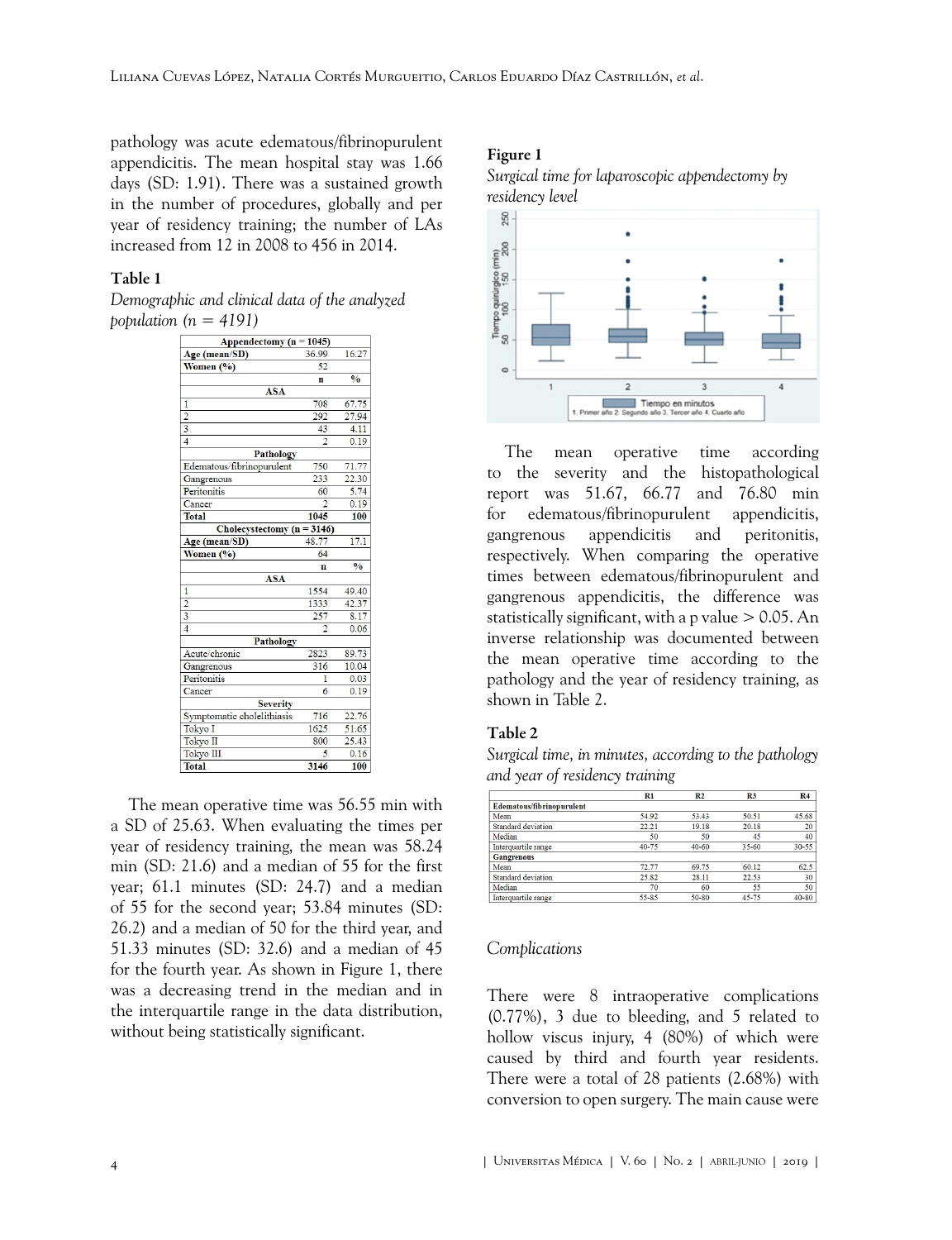technical difficulties in the management of the appendicular base (25 patients); 11 (44%) of these cases occurred with second year residents.

The most common postoperative complication was SSI, with 30 cases (2.87%), followed by adynamic ileus, with 25 cases (2.39%). Overall and within the course of time, the general behavior of intraoperative complications, conversions to open surgery, ileus, SSIs and readmissions decreased by year of residency training. A mortality of 0.57% was documented  $(n = 6)$ .

#### *Laparoscopic cholecystectom*

[Table 1](#page-3-0) shows the demographic data. There was an increase in the annual number of LCs, with 370 in 2008 and 563 in 2014. This showed a greater exposure of residents to procedures in direct relation with time. This exposure was greater in the second year of residency training,with 1433 cholecystectomies performed, compared to 898 for third year residents, and 815 for fourth year residents. 77% of the LCs were performed in the context of acute cholecystitis, 67% of which were classified as Tokyo I. The mean hospital stay was 1.54 days (SD: 3.4).

The mean operative time was 69.87 min (SD: 30.78) with a median of 60 min, and 50-85 interquartile range. The surgical time decreased as the residency level advanced [\(Figure](#page-4-0)  [2](#page-4-0)). When comparing the operating time per year of residency training, the mean times were 74.7, 66.9 and 64.5 min for second, third and fourth year residents, respectively. There was a statistically significant difference ( $p$  value  $< 0.05$ ) of the mean times in the Kruskall-Wallis test, and was higher in the LCs performed by second year residents.

#### <span id="page-4-0"></span>Figure 2





Likewise, when comparing between operative times of the second and third years, and between those of the third and fourth years, we found lower mean times as residents progressed in their residency training, with  $p$  values  $\lt$  0.05.

The evaluation of the mean operative time according to the clinical severity as per Tokyo classification showed that it increased as the severity increased ([Table 3](#page-5-0)). In addition, when comparing the severity according to the histopathological report and the mean time, there was a statistically significant difference (p value  $< 0.05$ ), with mean times in acute/chronic phase of 67.85 min (SD: 29.97), and 88.01 min (SD: 32.87) in gangrenous phase. These data show that, although the times were longer as the severity increased, they decreased when the surgeries were performed by more advanced year residents.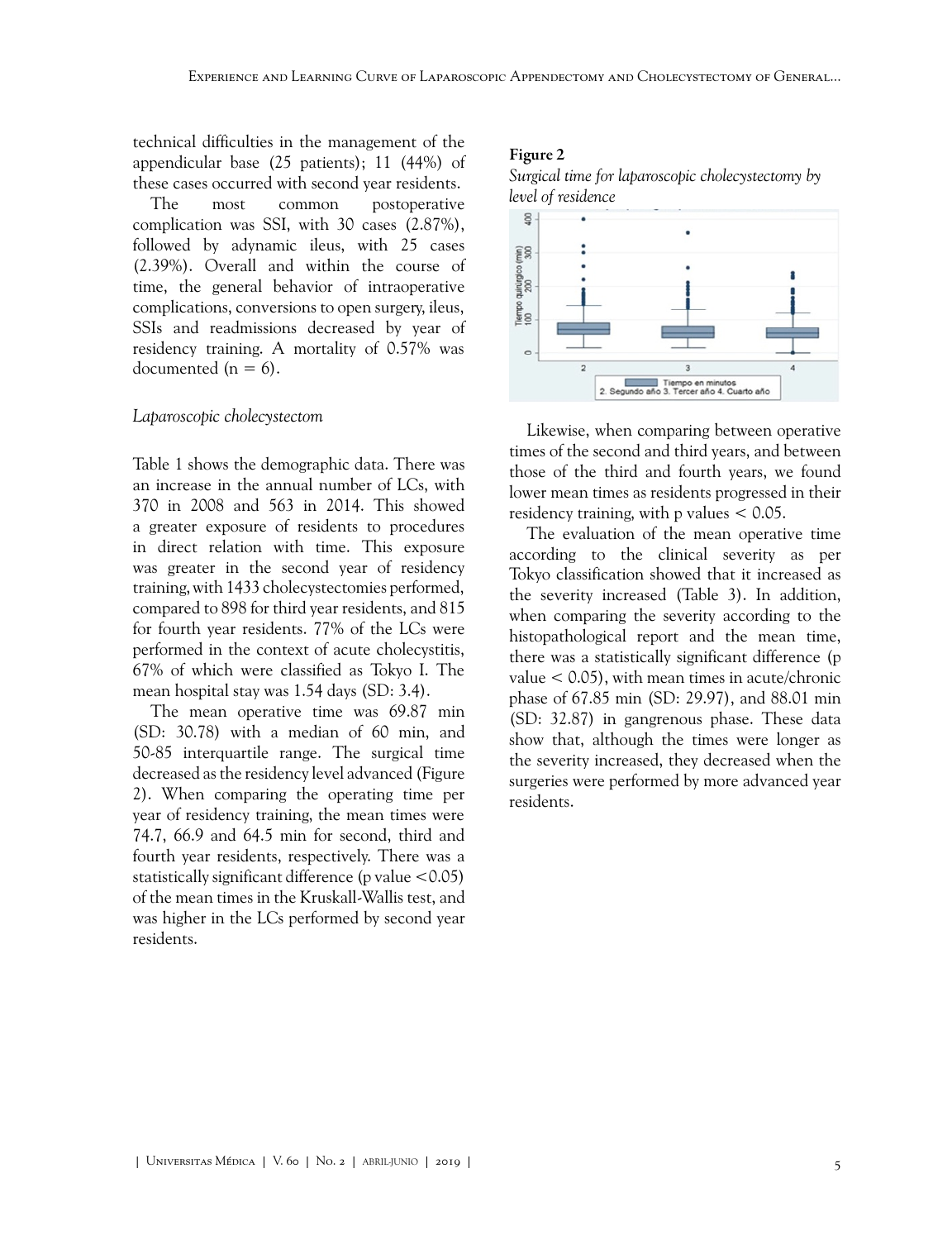Liliana Cuevas López, Natalia Cortés Murgueitio, Carlos Eduardo Díaz Castrillón, *et al*.

### <span id="page-5-0"></span>Table 3

*Operative time, in minutes, according to the clinical severity and level of residency training*

|                            | R <sub>2</sub> | R3        | R <sub>4</sub> | <b>Total</b> |
|----------------------------|----------------|-----------|----------------|--------------|
| Symptomatic cholelithiasis |                |           |                |              |
| Mean                       | 62.23          | 59.94     | 59.29          | 63.02        |
| Standard deviation         | 33.54          | 23.55     | 24.04          | 29.56        |
| Median                     | 60             | 55        | 50             | 60           |
| Interquartile range        | $50 - 80$      | $45 - 71$ | $40 - 60$      | $45 - 75$    |
| <b>Tokyo I</b>             |                |           |                |              |
| Mean                       | 72.57          | 65.55     | 62.55          | 67.93        |
| Standard deviation         | 27.74          | 28.87     | 25.08          | 27.73        |
| Median                     | 65             | 60        | 60             | 60           |
| Interquartile range        | 55-90          | 55-75     | $45 - 75$      | $50 - 80$    |
| <b>Tokyo II</b>            |                |           |                |              |
| Mean                       | 84.67          | 74.85     | 77.07          | 79.76        |
| Standard deviation         | 34.09          | 35.52     | 34.97          | 34.99        |
| Median                     | 79             | 65        | 70             | 75           |
| Interquartile range        | 60-105         | 50-90     | 55-90          | 55-96        |
| <b>Tokyo III</b>           |                |           |                |              |
| Mean                       | 55             | 103.75    | $\Omega$       | 94           |
| Standard deviation         |                | 37.5      | $\Omega$       | 39.11        |
| Median                     | 55             | 110       | $\mathbf{0}$   | 85           |
| Interquartile range        | $55 - 55$      | 72.5-135  | $\bf{0}$       | $60 - 135$   |

#### *Complications*

There were a total of 61 (1.9%) intraoperative complications, 30 of which (6.7%) corresponded to bleeding, 17 (3.8%) to hollow viscus injury, and 14 (0.45%) to bile duct injury. The majority were Strasberg type A ( $n = 8$ ). There were a total of 98 postoperative complications (3.1%), 29 of which (0.92%) corresponded to reoperation, 13 (0.41%) to bleeding, 29 (0.92%) to SSI, and 43 (1.37%) to conversion to open surgery. [Table](#page-5-1) [4](#page-5-1) shows the relationship between complications and the level of residency training. The majority of complications occurred in patients operated by second year residents.

#### <span id="page-5-1"></span>Table 4

*Complications of laparoscopic cholecystectomy per year of residency training*

|                                     | R <sub>2</sub> | R <sub>3</sub> | R <sub>4</sub> | <b>Total</b> |
|-------------------------------------|----------------|----------------|----------------|--------------|
| <b>Intraoperative complications</b> |                |                |                |              |
| Bleeding ( $> 500 \text{ cm}^3$ )   | 16             |                |                | 31           |
| Hollow viscus injury                |                |                |                | 15           |
| Bile duct injury                    |                |                |                | 15           |
| <b>Postoperative complications</b>  |                |                |                |              |
| Bleeding                            |                |                |                | 12           |
| Surgical site infection             | 13             |                |                | 28           |
| Reoperation                         |                | 13             |                | 29           |
| <b>Conversion</b> to open           |                |                |                |              |
| surgery                             | 16             | 13             | 14             | 43           |
| <b>Readmission at 30 days</b>       | 73             | 57             | 39             | 169          |

Eight deaths were documented (0.25%), 4 of which were related to massive postoperative bleeding; 2 of these patients had a medical indication for anticoagulation and received perioperative bridging therapy according to institutional protocols.

#### **Discussion**

The results of this study show an overall increase in the number of LAs and LCs performed during the period studied, and that surgical times improve as residency training progresses. According to our hospital data, there was an increase in the proportion of LAs performed per year: from 0.72% in 2010, to 73% in 2014, and exposure to this procedure in earlier stages of residency training; as reported by like Carson et al. ([15\)](#page-8-0), where most of the procedures performed by general surgery residents between 1999 and 2008 were minimally invasive  $(3.7 \text{ to } 11.2\% , p =$ 0.00001). According to Chung and Ahmed ([16\)](#page-8-1), within 10 years the percentage of open surgeries will be reduced by 60%, except in cases of trauma. These data demonstrate the need for residency programs to provide adequate preparation in the laparoscopic approach, and possibly an increasingly early exposure to minimally invasive procedures [\(17](#page-8-2)[,18\)](#page-8-3).

In our study we can see that in the first years evaluated, there were few LCs and LAs, most of which were performed by third and fourth year residents, while in recent years there has been an increase in interventions performed by second year residents. In the case of LCs, this phenomenon was observed as of 2011, when approximately 50% of cholecystectomies were performed by second year residents. This indicates that in our department the learning curve takes place during this period. This increasingly early exposure within residency training had no statistically significant differences in morbidity and mortality outcomes; this may indicate that with adequate training and supervision, trainee surgeons can achieve a satisfactory level of competence in these procedures, without increasing the number of complications ([19\)](#page-8-4). Similarly, Jolley et al. [\(17](#page-8-2)) wrote about the participation of residents in basic laparoscopic procedures, LAs and LCs, which did not have significant differences in terms of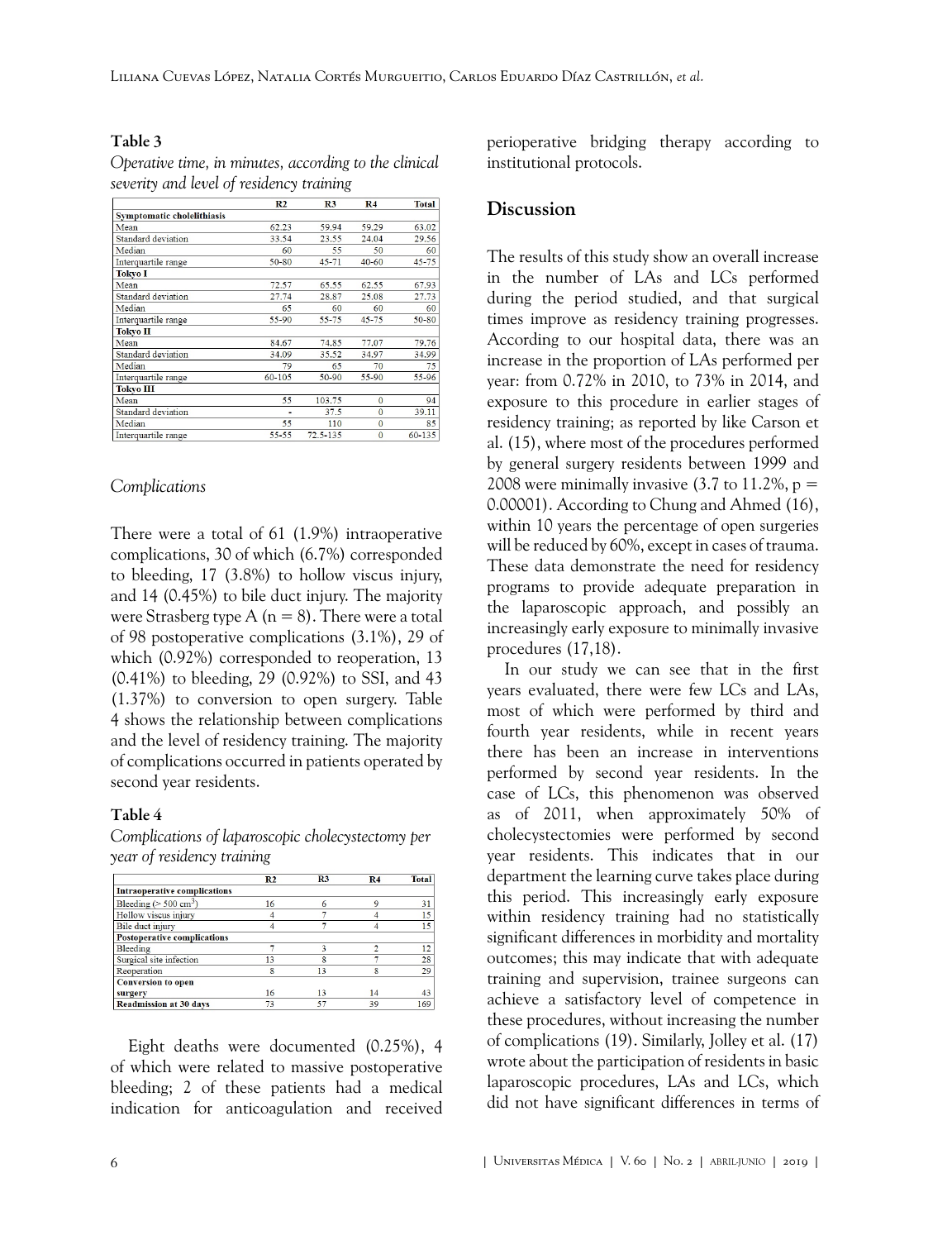mortality, morbidity or reoperation, although in both surgeries the presence of the resident was associated with longer operative times, which were 60 minutes or more for LAs ([20\)](#page-8-5). In our case, the mean time for LAs was 56 min, with differences between the levels of residency training, but without exceeding the mean time reported in the literature, and 69 min for LCs, which was shorter than the results reported in other international studies ([6](#page-7-3)[,8,](#page-7-5)[10](#page-7-7), [11](#page-7-8),[21](#page-8-6)[,22](#page-8-7)[,23\)](#page-8-8).

There was a decreasing trend in the mean and median operative time, both for LA and LC, according to the year of residency training; this decrease was statistically significant, when compared according to the clinical severity and the histopathological report in LC. Kauvar et al. [\(24](#page-8-9)) obtained similar results, and reported a longer mean time in the first years of residency training and, like our data, show that the duration of LA and CL decreases during the 4 training years, as residents gradually advance in the learning curve ([6](#page-7-3),[25](#page-8-10)[,26](#page-8-11)). As raised by Garg et al. ([27\)](#page-9-0), our study showed a direct relationship between the severity of the clinical picture and the operative time, which was longer in the case of gangrenous appendicitis and Tokio III cholecystitis.

The context analyzed and the results show that a structured laparoscopic surgery training in basic procedures during residency in a university hospital improves the residents' surgical skills [\(28,](#page-9-1)[29\)](#page-9-2). This through keeping a record of procedures performed, especially in academic programs, in which this process demonstrates that university hospitals meet the teaching objectives in the teaching of laparoscopic surgery, which is accompanied by a better control of the academic process quality.

A limitation of the present study is its retrospective nature, since there may be subor over-registration of the information. To document of the operative time, the anesthetic record was used, in which the time variable was recorded as an interval variable and not as a ratio interval. Furthermore, given the retrospective nature of the study, each resident was not taken into account individually, since the objective was to assess the training evolution according to the year of residency training, rather than the evolution of each individual resident, which would have required an analysis to control for confounding variables, such as previous laparoscopic training. However, we consider that, despite the descriptive nature of the study, the large number of cases allows identifying existing differences between each year of residency training.

# **Conclusion**

We see that the number of laparoscopic procedures, specifically LAs and LCs, has increased over time, which has involved greater efforts to teach basic and complex laparoscopic skills in the general surgery residency program. These should focus mainly on the first two training years, when there is a greater exposure, with a decrease in the operative time that will occur progressively as more experience is acquired during the first residency years, and during the learning curve, in which the complexity of these procedures will increase. All this process will require a system to record and provide feedback on the processes carried out in a learning-healthcare context that allows keeping morbidity and mortality within the expected margins for a given procedure, within what is reported worldwide.

# <span id="page-6-0"></span>**References**

1. Nácul MP, Cavazzola LT, Melo MC De. Current status of residency training in laparoscopic. ABCD Arq Bras Cir Dig (São Paulo). 2015;28(1):81-5.

<span id="page-6-1"></span>2. McCoy AC, Gasevic E, Szlabick RE, Sahmoun AE, Sticca RP. Are open abdominal procedures a thing of the past?: An analysis of graduating general surgery residents' case logs from 2000 to 2011. J Surg Educ. 2013;70(6):683-9. [https://dx.doi.org/1](https://dx.doi.org/10.1016/j.jsurg.2013.09.002) [0.1016/j.jsurg.2013.09.002](https://dx.doi.org/10.1016/j.jsurg.2013.09.002)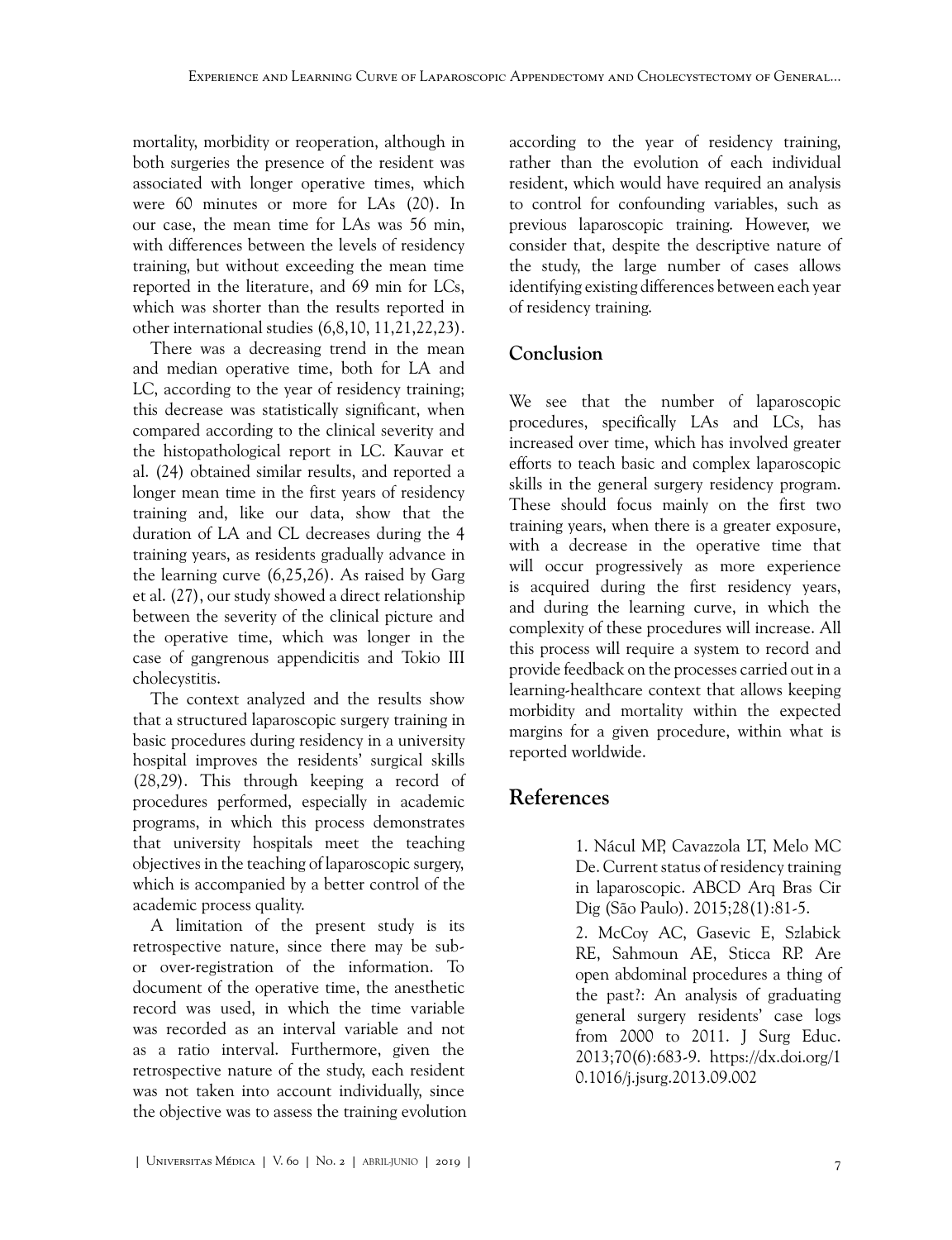<span id="page-7-0"></span>3. Shetty S, Zevin B, Grantcharov TP, Roberts KE, Duffy AJ. Perceptions, training experiences, and preferences of surgical residents toward laparoscopic simulation training: A resident survey. J Surg Educ. 2014;71(5):727-33. [https://dx.doi.org/](https://dx.doi.org/10.1016/j.jsurg.2014.01.006) [10.1016/j.jsurg.2014.01.006](https://dx.doi.org/10.1016/j.jsurg.2014.01.006)

<span id="page-7-1"></span>4. Henao O, Escallón J, Green J, Farcas M, Sierra JM, Sánchez W, et al. Fundamentos de cirugía laparoscópica en Colombia empleando telesimulación: una herramienta adicional para la formació integral de cirujanos. Biomédica. 2013;33(1):1-24.

<span id="page-7-2"></span>5. Priego JP, Lobo ME, Rodríguez VG, Cabañas MJ, Peromingo FR, Fresnada MV. ¿Es adecuada la formación del residente en cirugía laparóscopica? Rev Chil Cirugía. 2008;60:418-23.

<span id="page-7-3"></span>6. Fahrner R, Turina M, Neuhaus V, Schöb O. Laparoscopic cholecystectomy as a teaching operation: Comparison of outcome between residents and attending surgeons in 1,747 patients. Langenbeck's Arch Surg. 2012;397(1):103-10. [https://doi.org/10](https://doi.org/10.1007/s00423-011-0863-y) [.1007/s00423-011-0863-y](https://doi.org/10.1007/s00423-011-0863-y)

<span id="page-7-4"></span>7. Lekawa M, Shapiro SJ, Gordon LA, Rothbart J, Hiatt JR. The laparoscopic learning curve. Surg Laparosc Endosc [Internet]. 1995 Dec [cited 2016 May 30];5(6):455-8. Available at: [https://www.ncbi.nlm.nih](https://www.ncbi.nlm.nih.gov/pubmed/8611992) [.gov/pubmed/8611992](https://www.ncbi.nlm.nih.gov/pubmed/8611992)

<span id="page-7-5"></span>8. Shabtai M, Rosin D, Zmora O, Munz Y, Scarlat A, Shabtai EL, et al. The impact of a resident's seniority on operative time and length of hospital stay for laparoscopic appendectomy: Outcomes used to measure the resident's laparcoscopic skills. Surg Endosc Other Interv Tech. 2004;18(9):1328-30.

<span id="page-7-6"></span>9. Watanabe Y, Bilgic E, Lebedeva E, McKendy KM, Feldman LS, Fried

GM, et al. A systematic review of performance assessment tools for laparoscopic cholecystectomy. Surg Endosc [Internet]. 2016;30(3):832-44. Available at: [https://www.ncbi.nlm.nih](https://www.ncbi.nlm.nih.gov/pubmed/26092014) [.gov/pubmed/26092014](https://www.ncbi.nlm.nih.gov/pubmed/26092014)

<span id="page-7-7"></span>10. Harrison VL, Dolan JP, Pham TH, Diggs BS, Greenstein AJ, Sheppard BC, et al. Bile duct injury after laparoscopic cholecystectomy in hospitals with and without surgical residency programs: Is there a difference? Surg Endosc Other Interv Tech. 2011;25(6):1969-74.

<span id="page-7-8"></span>11. Koulas SG, Tsimoyiannis J, Koutsourelakis I, Zikos N, Pappas-Gogos G, Siakas P, et al. Laparoscopic cholecystectomy performed by surgical trainees. JSLS [Internet]. 2006;10(4):484-7. Available at: [https://www.pubmedcent](https://www.pubmedcentral.nih.gov/articlerender.fcgi?artid=3015736&tool=pmcentrez&rendertype=abstract) [ral.nih.gov/articlerender.fcgi?artid=30](https://www.pubmedcentral.nih.gov/articlerender.fcgi?artid=3015736&tool=pmcentrez&rendertype=abstract) [15736&tool=pmcentrez&rendertype](https://www.pubmedcentral.nih.gov/articlerender.fcgi?artid=3015736&tool=pmcentrez&rendertype=abstract) [=abstract](https://www.pubmedcentral.nih.gov/articlerender.fcgi?artid=3015736&tool=pmcentrez&rendertype=abstract)

<span id="page-7-9"></span>12. Takada T, Strasberg SM, Solomkin JS, Pitt HA, Gomi H, Yoshida M, et al. TG13: Updated Tokyo GUIDELINES for the management of acute cholangitis and cholecystitis. J Hepatobiliary Pancreat Sci [Internet]. 2013 Jan [cited 2016 May 30];20(1):1-7. Available at: [https://www.ncbi.nlm.nih.gov/pub](https://www.ncbi.nlm.nih.gov/pubmed/23307006) [med/23307006](https://www.ncbi.nlm.nih.gov/pubmed/23307006)

<span id="page-7-11"></span><span id="page-7-10"></span>13. Mercado MA, Domínguez I. Classification and management of bile duct injuries. World J Gastrointest Surg [Internet]. 2011;3(4):43-8. Available at: [https://www.pubmedcentral.nih.go](https://www.pubmedcentral.nih.gov/articlerender.fcgi?artid=3083499&tool=pmcentrez&rendertype=abstract) [v/articlerender.fcgi?artid=3083499&t](https://www.pubmedcentral.nih.gov/articlerender.fcgi?artid=3083499&tool=pmcentrez&rendertype=abstract) [ool=pmcentrez&rendertype=abstract](https://www.pubmedcentral.nih.gov/articlerender.fcgi?artid=3083499&tool=pmcentrez&rendertype=abstract) 14. Strasberg SM, Brunt LM. Rationale and use of the critical view of safety in laparoscopic cholecystectomy. J Am Coll Surg. 2010;211(1):132-8. [https://dx.doi.org/](https://dx.doi.org/10.1016/j.jamcollsurg.2010.02.053) [10.1016/j.jamcollsurg.2010.02.053](https://dx.doi.org/10.1016/j.jamcollsurg.2010.02.053)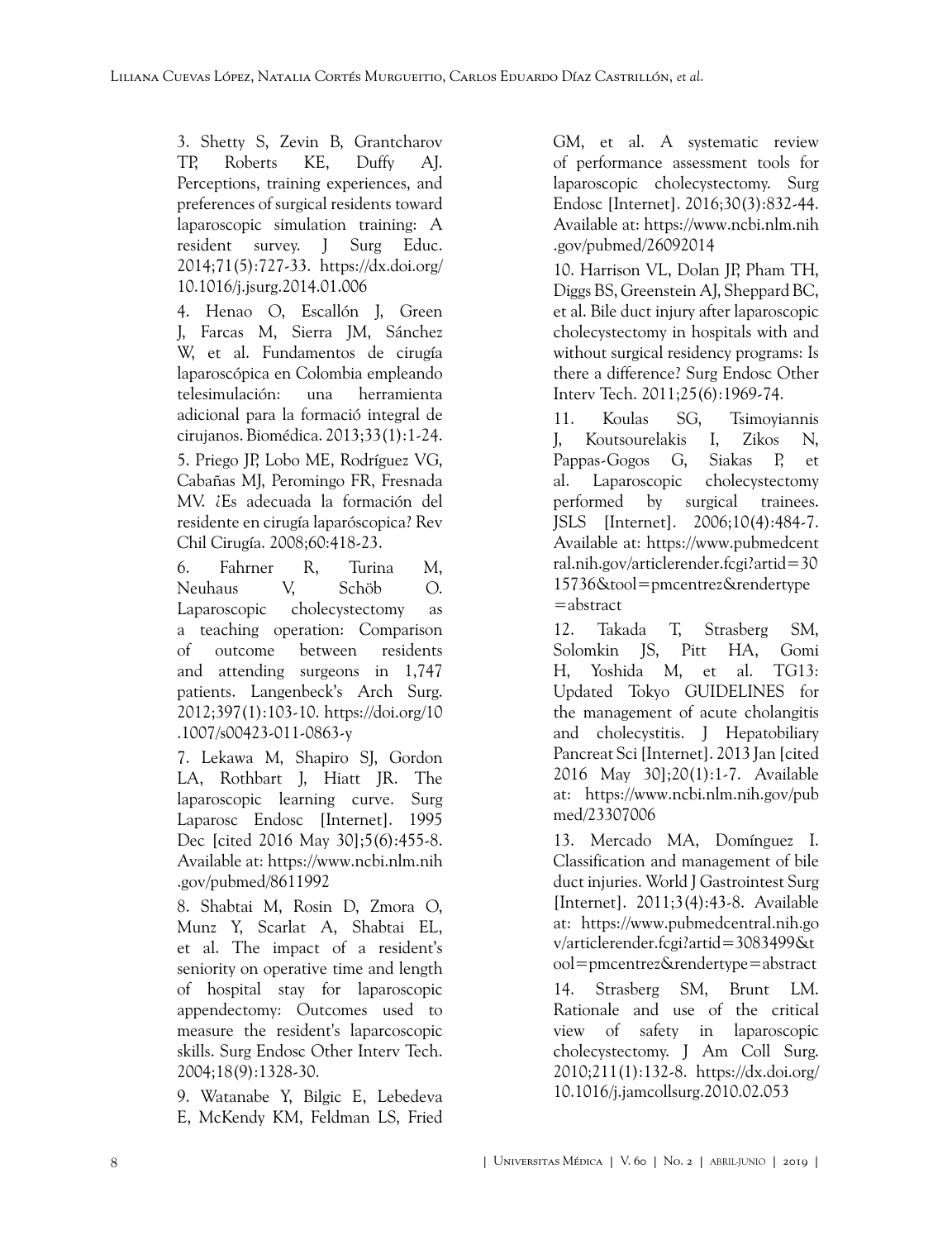<span id="page-8-0"></span>15. Carson JS, Smith L, Are M, Edney J, Azarow K, Mercer DW, et al. National trends in minimally invasive and open operative experience of graduating general surgery residents: Implications for surgical skills curricula development? Am J Surg. 2011;202(6):720-6. [https://dx.doi.org/](https://dx.doi.org/10.1016/j.amjsurg.2011.06.045) [10.1016/j.amjsurg.2011.06.045](https://dx.doi.org/10.1016/j.amjsurg.2011.06.045)

<span id="page-8-1"></span>16. Chung RS, Ahmed N. The impact of minimally invasive surgery on residents' open operative experience: analysis of two decades of national data. Ann Surg [Internet]. 2010 Feb [citado 2016 May 8];251(2):205-12. Available at: [https://www.ncbi.nlm.nih](https://www.ncbi.nlm.nih.gov/pubmed/19858698) [.gov/pubmed/19858698](https://www.ncbi.nlm.nih.gov/pubmed/19858698)

<span id="page-8-2"></span>17. Jolley J, Lomelin D, Simorov A, Tadaki C, Oleynikov D. Resident involvement in laparoscopic procedures does not worsen clinical outcomes but may increase operative times and length of hospital stay. Surg Endosc Other Interv Tech. 2015;1-9. [https://dx.doi.org/10.1007/s](https://dx.doi.org/10.1007/s00464-015-4674-z) [00464-015-4674-z](https://dx.doi.org/10.1007/s00464-015-4674-z)

<span id="page-8-3"></span>18. Rattner DW, Apelgren KN, Eubanks WS. The need for training opportunities in advanced laparoscopic surgery. Surg Endosc [Internet]. 2001 Oct [citado 2016 May 31];15(10):1066-70. Available at: [https://www.ncbi.nlm.nih.gov/pub](https://www.ncbi.nlm.nih.gov/pubmed/11727071) [med/11727071](https://www.ncbi.nlm.nih.gov/pubmed/11727071)

<span id="page-8-4"></span>19. Pariani D, Fontana S, Zetti G, Cortese F. Laparoscopic cholecystectomy performed by residents: a retrospective study on 569 patients. Surg Res Pract [Internet]. 2014;2014:912143. Available at: [https://www.pubmedcent](https://www.pubmedcentral.nih.gov/articlerender.fcgi?artid=4208583&tool=pmcentrez&rendertype=abstract) [ral.nih.gov/articlerender.fcgi?artid=42](https://www.pubmedcentral.nih.gov/articlerender.fcgi?artid=4208583&tool=pmcentrez&rendertype=abstract) [08583&tool=pmcentrez&rendertype](https://www.pubmedcentral.nih.gov/articlerender.fcgi?artid=4208583&tool=pmcentrez&rendertype=abstract) [=abstract](https://www.pubmedcentral.nih.gov/articlerender.fcgi?artid=4208583&tool=pmcentrez&rendertype=abstract)

<span id="page-8-5"></span>20. Lin YY, Shabbir A, So JBY. Laparoscopic appendectomy by residents: Evaluating outcomes and learning curve. Surg Endosc Other Interv Tech. 2010;24(1):125-30.

<span id="page-8-6"></span>21. Advani V, Ahad S, Gonczy C, Markwell S, Hassan I. Does resident involvement effect surgical times and complication rates during laparoscopic appendectomy for uncomplicated appendicitis? An analysis of 16,849 cases from the ACS-NSQIP. Am J Surg. 2012;203(3):347-52. [https://dx.doi.org](https://dx.doi.org/10.1016/j.amjsurg.2011.08.015) [/10.1016/j.amjsurg.2011.08.015](https://dx.doi.org/10.1016/j.amjsurg.2011.08.015)

<span id="page-8-7"></span>22. Gifford E, Kim DY, Nguyen A, Kaji AH, Nguyen V, Plurad DS, et al. The effect of residents as teaching assistants on operative time in laparoscopic cholecystectomy. Am J Surg. 2016;211(1):288-93. [https://dx.d](https://dx.doi.org/10.1016/j.amjsurg.2015.06.019) [oi.org/10.1016/j.amjsurg.2015.06.019](https://dx.doi.org/10.1016/j.amjsurg.2015.06.019)

<span id="page-8-8"></span>23. Schwartz SI, Yaghoubian AT, Andacheh ID, Green SH, Falor AE, Kaji AH, et al. Senior residents as teaching assistants during laparoscopic cholecystectomy in the 80-hour workweek era: Effect on biliary injury and overall complication rates. J Surg Educ. 2013;70(6):796-9. [https://dx.doi](https://dx.doi.org/10.1016/j.jsurg.2013.09.011) [.org/10.1016/j.jsurg.2013.09.011](https://dx.doi.org/10.1016/j.jsurg.2013.09.011)

<span id="page-8-9"></span>24. Kauvar DS, Braswell A, Brown BD, Harnisch M. Influence of resident and attending surgeon seniority on operative performance in laparoscopic cholecystectomy. J Surg Res [Internet]. 2006 May 15 [citado 2016 May 31];132(2):159-63. Available at: [https://www.ncbi.nlm.nih](https://www.ncbi.nlm.nih.gov/pubmed/16412471) [.gov/pubmed/16412471](https://www.ncbi.nlm.nih.gov/pubmed/16412471)

<span id="page-8-11"></span><span id="page-8-10"></span>25. Böckler D, Geoghegan J, Klein M, Weissmann Q, Turan M, Meyer L, et al. Implications of laparoscopic cholecystectomy for surgical residency training. JSLS [Internet]. Jan [citado 2016 May 31];3(1):19-22. Available at: [https://www.pubmedcentral.nih.go](https://www.pubmedcentral.nih.gov/articlerender.fcgi?artid=3015346&tool=pmcentrez&rendertype=abstract) [v/articlerender.fcgi?artid=3015346&t](https://www.pubmedcentral.nih.gov/articlerender.fcgi?artid=3015346&tool=pmcentrez&rendertype=abstract) [ool=pmcentrez&rendertype=abstract](https://www.pubmedcentral.nih.gov/articlerender.fcgi?artid=3015346&tool=pmcentrez&rendertype=abstract) 26. Lim SH, Salleh I, Poh BK, Tay KH. Laparoscopic cholecystectomy: an